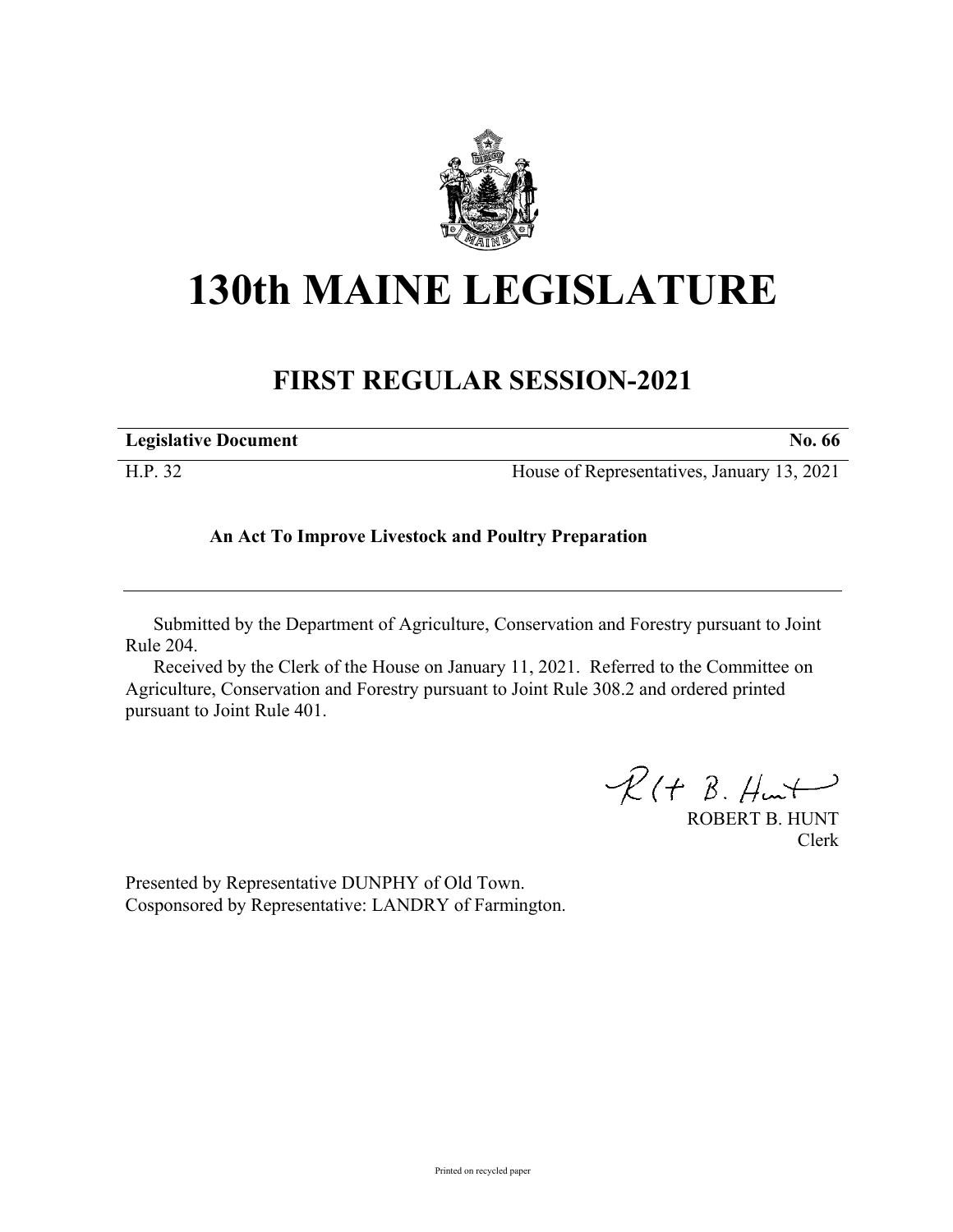- 1 **Be it enacted by the People of the State of Maine as follows:**
- 2 **Sec. 1. 7 MRSA §285,** as enacted by PL 2017, c. 314, §1, is amended to read:

#### 3 **§285. Departmental authority; livestock and poultry**

4 Notwithstanding any provision in this chapter to the contrary, the department shall 5 implement and enforce all provisions of Title 22, chapter 562‑A and the rules adopted 6 thereunder that are necessary to ensure that the requirements of the State's meat and poultry 7 products inspection, registration and licensing program are at least equal to the applicable 8 requirements specified under applicable federal acts, as defined by the United States 9 Department of Agriculture or other federal agencies, without exception.

10 **Sec. 2. 22 MRSA §2163,** as amended by PL 1979, c. 731, §19 and PL 2011, c. 657, 11 Pt. W, §6, is further amended to read:

#### 12 **§2163. Sale of horsemeat prohibited**

13 No  $\underline{A}$  person, firm, corporation or officer, agent or employee thereof within the State 14 shall may not transport, receive for transportation, sell or offer for sale or distribution any 15 equine meat or food products thereof unless said equine meat is plainly and conspicuously 16 labeled, marked, branded and tagged "horsemeat" or "horsemeat products"; or shall serve, 17 expose or offer for sale or distribution, either in any public place or elsewhere, any equine 18 meat or products containing equine meat unless such equine meat is conspicuously branded 19 and labeled and a notice containing the words "horsemeat and horsemeat products sold 20 here" is conspicuously displayed in said place of business to the end that the purchaser may 21 have knowledge of the facts of the article purchased.

22 Whenever any person, firm or corporation within the State sells, ships or delivers to a 23 purchaser within the State any equine meat or food products thereof, such person, firm or 24 corporation shall deliver to the purchaser an invoice or bill showing thereon the character 25 of such meat. This paragraph shall not apply to sales made at retail.

26 The Commissioner of Agriculture, Conservation and Forestry shall by adequate 27 inspection see that the requirements of this section are carried out.

28 Any A person, firm or corporation who shall violate that violates any of the provisions 29 of this section shall be punished by commits a civil violation for which a fine of not more 30 than \$100 for the first offense and by a fine of not more than \$200 for each subsequent 31 offense must be adjudged, and the District and Superior Courts shall have concurrent 32 jurisdiction of the offense.

- 
- 33 **Sec. 3. 22 MRSA §2511, sub-§1-A** is enacted to read:
- 34 **1-A. Amenable species.** "Amenable species" means a species of exotic animal, as 35 defined by the federal acts, the anatomy and biology of which are substantially the same as 36 an animal that is currently inspected.
- 37 **Sec. 4. 22 MRSA §2511, sub-§10,** as enacted by PL 1999, c. 777, §1, is amended 38 to read:

39 **10. Custom processor.** "Custom processor" means a person who maintains a licensed 40 registered establishment under this chapter for the purpose of processing livestock, meat, 41 meat food products, poultry or poultry products exclusively for use in the household of the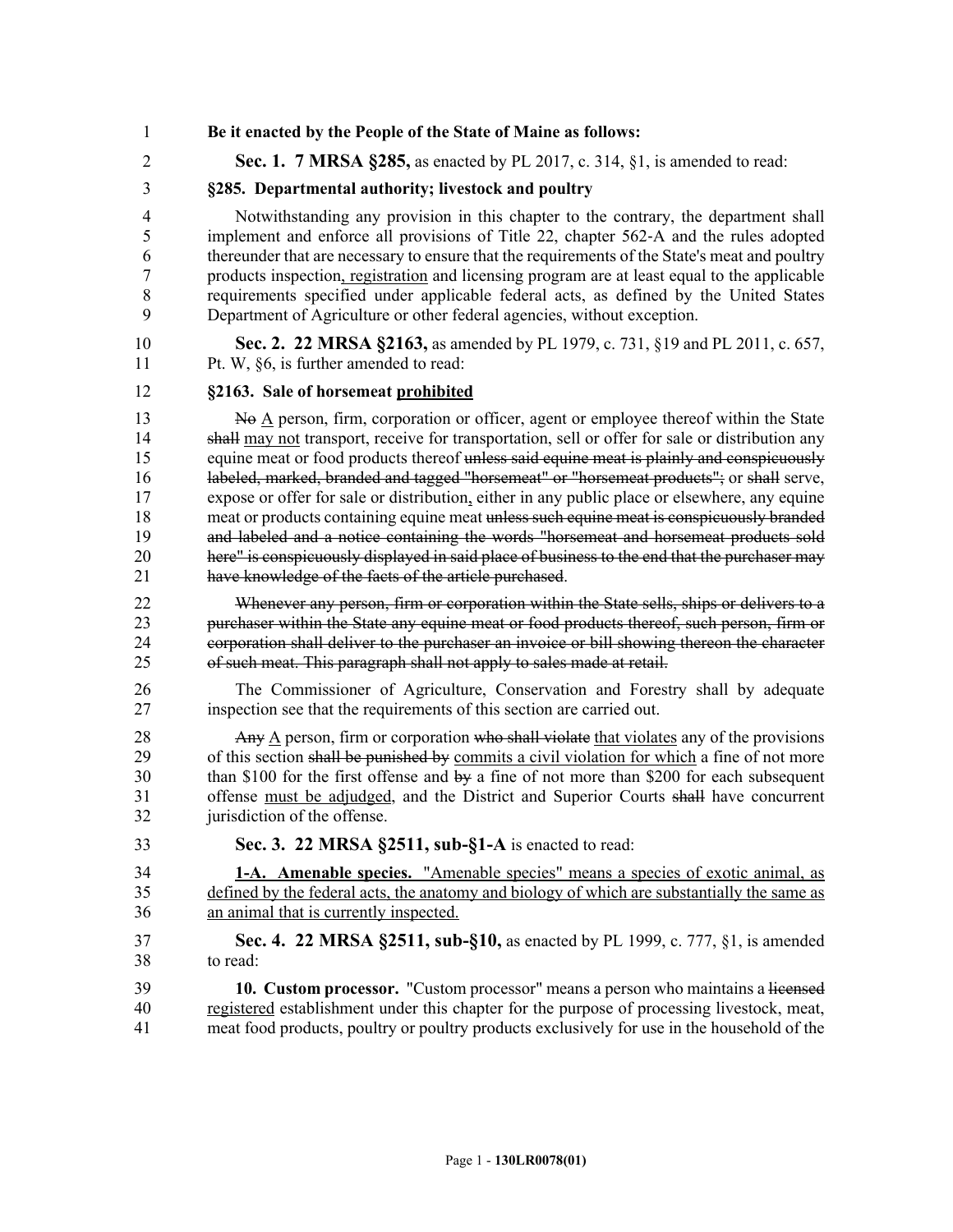owner of the commodity by the owner and members of the owner's household and the owner's nonpaying guests and employees. 3 **Sec. 5. 22 MRSA §2511, sub-§11,** as amended by PL 2013, c. 252, §1, is further 4 amended to read: 5 **11. Custom slaughterhouse.** "Custom slaughterhouse" means a person who 6 maintains a slaughtering facility that is a licensed establishment or a registered 7 establishment under this chapter for the purposes of slaughtering livestock or poultry for 8 another person's exclusive use by that person and members of that person's household and 9 that person's nonpaying guests and employees, and who is not engaged in the business of 10 buying or selling carcasses, parts of carcasses, meat or meat food products or any cattle, 11 domesticated deer, sheep, swine, goats, domestic rabbits, equines, poultry or other 12 designated animals useable as human food. 13 **Sec. 6. 22 MRSA §2511, sub-§14,** as enacted by PL 1999, c. 777, §1, is amended 14 to read: 15 **14. Federal acts.** "Federal acts" means the Federal Meat Inspection Act and the 16 Federal Poultry Products Inspection Act. 17 **Sec. 7. 22 MRSA §2511, sub-§17,** as enacted by PL 1999, c. 777, §1, is amended 18 to read: 19 **17. Federal Poultry Products Inspection Act.** "Federal Poultry Products Inspection 20 Act" means the federal Act so entitled, approved August 28, 1957, 71 Stat. 441, as amended 21 by the Federal federal Wholesome Poultry Products Act, 82 Stat. 791. 22 **Sec. 8. 22 MRSA §2511, sub-§19, ¶G,** as enacted by PL 1999, c. 777, §1, is 23 amended to read: 24 G. Any of the conditions for which livestock or poultry are required to be condemned 25 on ante mortem inspection in accordance with the requirements of this chapter and the 26 rules adopted pursuant to this chapter. 27 **Sec. 9. 22 MRSA §2511, sub-§25,** as enacted by PL 1999, c. 777, §1, is amended 28 to read: 29 **25. Livestock.** "Livestock" means cattle, domesticated deer, sheep, swine, goats, 30 domestic rabbits, horses, mules, other equines or other designated animals, whether live or 31 dead. 32 **Sec. 10. 22 MRSA §2511, sub-§27,** as enacted by PL 1999, c. 777, §1, is amended 33 to read: 34 **27. Meat.** "Meat" means the part of the muscle of cattle, domesticated deer, sheep, 35 swine, goats, horses, mules, other equines or other designated animals muscle that is 36 skeletal or that is found in the tongue, diaphragm, heart or esophagus, with or without the 37 accompanying and overlying fat, and the portions of bone, skin, sinew, nerve and blood 38 vessels that normally accompany the muscle tissue but does not include the muscle found 39 in the lips, snout or ears. 40 **Sec. 11. 22 MRSA §2511, sub-§28,** as enacted by PL 1999, c. 777, §1, is amended 41 to read: 1 2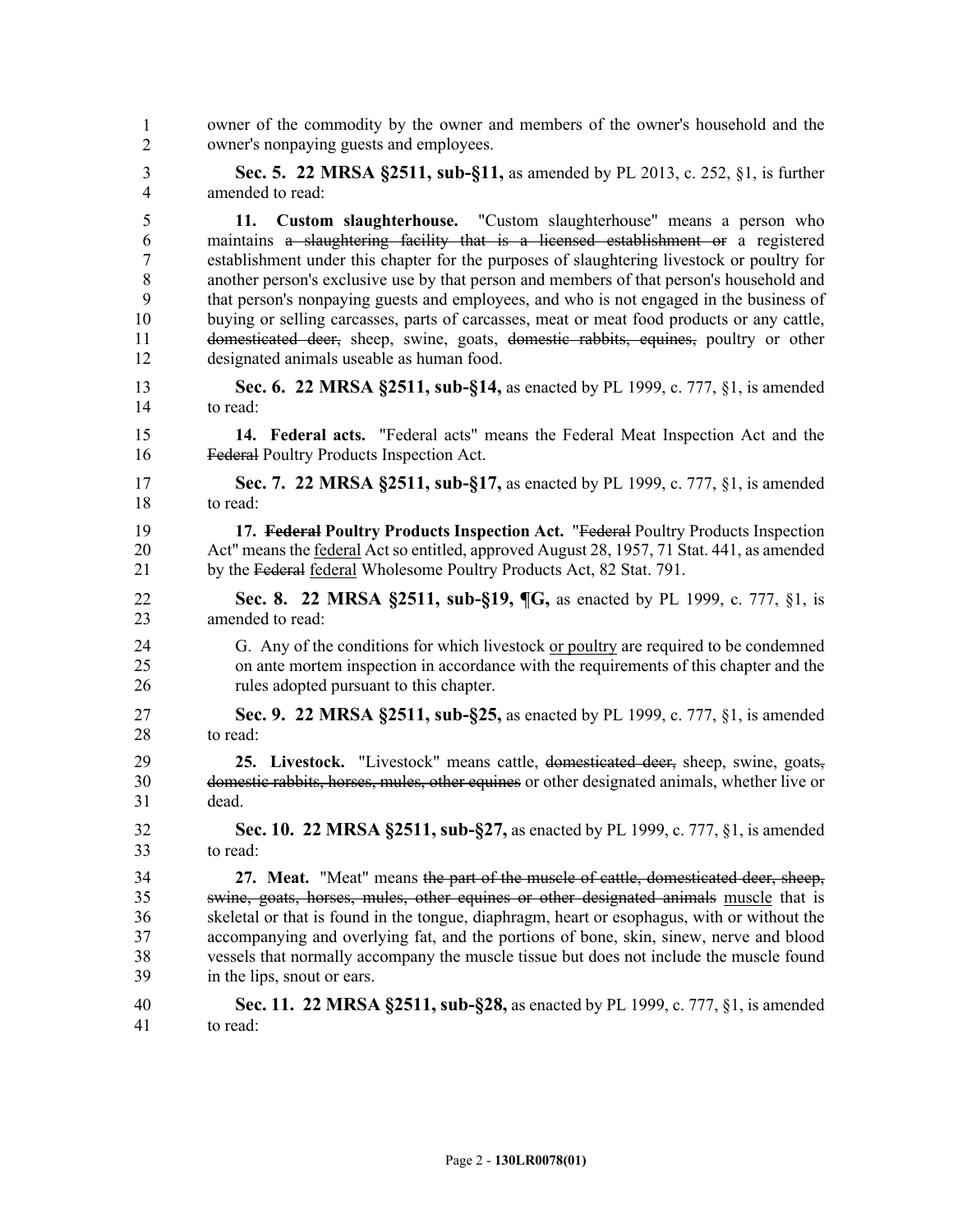| $\mathbf{1}$   | 28. Meat food product or meat product. "Meat food product" or "meat product"                 |
|----------------|----------------------------------------------------------------------------------------------|
| $\overline{2}$ | means a product useable as human food that is made wholly or in part from any meat or        |
| $\overline{3}$ | other portion of a carcass of eattle, domesticated deer, sheep, swine, domestic rabbits or   |
| $\overline{4}$ | goats livestock, an amenable species or an exotic animal as defined by the federal acts,     |
| 5              | excepting products that are exempted from definition as a meat food product by the           |
| 6              | commissioner under conditions that the commissioner may prescribe to ensure that the         |
| $\overline{7}$ | meat or other portions of carcass contained in products are unadulterated and that products  |
| 8              | are not represented as meat food products. This term, as applied to food products of equines |
| 9              | or other designated animals, has a meaning comparable to that provided in this subsection    |
| 10             | with respect to cattle, domesticated deer, sheep, swine, domestic rabbits and goats.         |
| 11             | <b>Sec. 12. 22 MRSA §2512, sub-§2, ¶B,</b> as enacted by PL 1999, c. 777, §1, is             |
| 12             | amended to read:                                                                             |
|                |                                                                                              |
| 13             | B. Refuse to provide inspection service under this chapter with respect to an official       |
| 14             | establishment for reasons specified in the Federal Meat Inspection Act, Section 401 or       |
| 15             | the Federal Poultry Products Inspection Act, Section 18 or for any other violation of        |
| 16             | this chapter or the rules adopted under it;                                                  |
| 17             | Sec. 13. 22 MRSA §2512, sub-§2, ¶D, as enacted by PL 1999, c. 777, §1, is                    |
| 18             | repealed.                                                                                    |
|                |                                                                                              |
| 19             | Sec. 14. 22 MRSA §2512, sub-§2, ¶E, as amended by PL 2003, c. 451, Pt. G, §1,                |
| 20             | is further amended to read:                                                                  |
| 21             | E. Authorize inspection to continue at an official establishment on state holidays or        |
| 22             | beyond the regular work shift or workweek for state inspectors as long as the necessary      |
| 23             | inspectors are available and the official establishment pays all overtime salaries for       |
| 24             | inspections necessary to keep the plant open and other expenses caused by the overtime       |
| 25             | employment. Funds reimbursed under this chapter must be deposited into the General           |
| 26             | Fund as undedicated revenue;                                                                 |
| 27             | Sec. 15. 22 MRSA §2512, sub-§2, ¶J, as enacted by PL 1999, c. 777, §1, is                    |
| 28             | amended to read:                                                                             |
|                |                                                                                              |
| 29             | J. Serve as the representative of the Governor for consultation with the Secretary of        |
| 30             | Agriculture under the Federal Meat Inspection Act, Section 301, Subsection (c) and the       |
| 31             | Federal Poultry Products Inspection Act, Section 5, Subsection (c) unless the Governor       |
| 32             | selects another representative;                                                              |
| 33             | Sec. 16. 22 MRSA §2512, sub-§2, ¶P, as amended by PL 2019, c. 633, §2, is                    |
| 34             | further amended to read:                                                                     |
| 35             | Establish the method for providing voluntary inspection and withdrawal of<br>$P_{\cdot}$     |
| 36             | voluntary inspection of exotic animals, wild game, domesticated deer and, domestic           |
| 37             | rabbits and amenable species. These rules may also provide for the inspection of meat        |
| 38             | and meat food products derived from those animals. The commissioner shall provide            |
| 39             | voluntary inspection of bison, domesticated deer and ratite exotic animals,                  |
| 40             | domesticated deer, domestic rabbits and amenable species produced in the State,              |
| 41             | including the inspection of meat and meat food products derived from bison-                  |
| 42             | domesticated deer and ratite exotic animals, domesticated deer, domestic rabbits and         |
| 43             | amenable species, for which the commissioner shall charge a an hourly fee of \$35 per        |
| 44             | hour. The commissioner shall charge \$35 per hour per for inspection of meat and meat        |
|                |                                                                                              |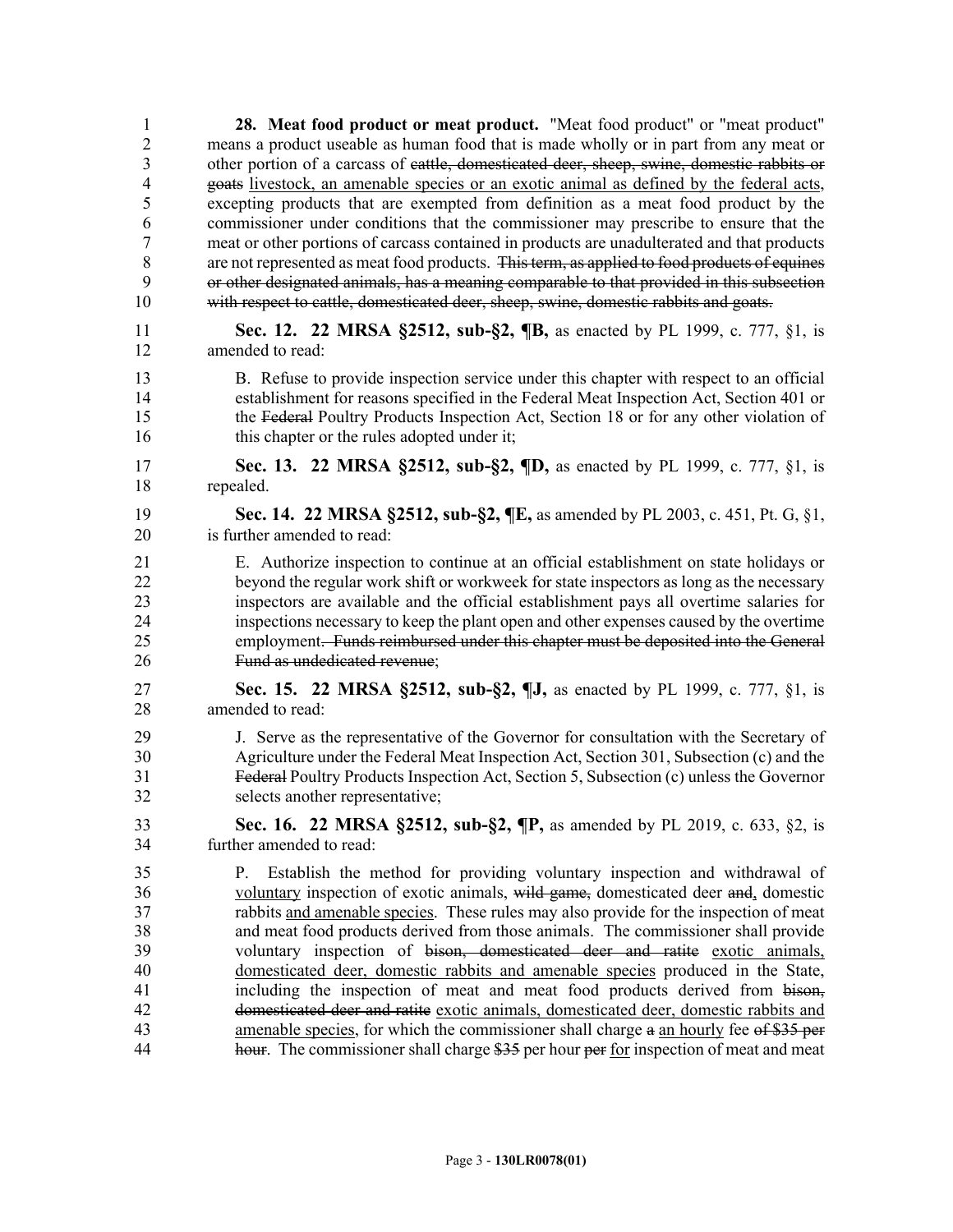| 1              | food products processed in the State but derived from bison, domesticated deer and                     |
|----------------|--------------------------------------------------------------------------------------------------------|
| $\overline{c}$ | ratite produced outside the State exotic animals, domesticated deer, domestic rabbits                  |
| 3              | and amenable species; and                                                                              |
| 4              | Sec. 17. 22 MRSA §2514, sub-§1, ¶B, as enacted by PL 1999, c. 777, §1, is                              |
| 5              | repealed.                                                                                              |
| 6              | Sec. 18. 22 MRSA §2514, sub-§1, ¶D, as enacted by PL 1999, c. 777, §1, is                              |
| 7              | repealed.                                                                                              |
| $\,8\,$        | Sec. 19. 22 MRSA §2514-A, sub-§1, as amended by PL 2019, c. 73, §§3 and 4, is                          |
| 9              | further amended to read:                                                                               |
| 10             | <b>1. Registration <del>permitted</del> required.</b> A person that is not licensed under section 2514 |
| 11             | may engage in intrastate commerce in the business of buying, selling, preparing,                       |
| 12             | processing, packing, storing, transporting or otherwise handling meat, meat food products              |
| 13             | or poultry products if that person is registered under this section. A person may must                 |
| 14             | register under this section if the person is a:                                                        |
| 15             | A. Custom slaughterer, except that itinerant custom slaughterers who slaughter solely                  |
| 16             | at a customer's home or farm and who do not own, operate or work at a slaughtering                     |
| 17             | plant are exempt from the registration provisions of this section;                                     |
| 18             | B. Custom processor;                                                                                   |
| 19             | C. Poultry producer that processes fewer than 1,000 birds annually under section                       |
| 20             | $2517-C;$                                                                                              |
| 21             | C-1. Rabbit producer that processes fewer than 1,000 rabbits annually under section                    |
| 22             | $2517-E$ ; or                                                                                          |
| 23             | D. Person in any other category that the commissioner may by rule establish.                           |
| 24             | <b>Sec. 20. 22 MRSA §2517, as enacted by PL 1999, c. 777, §1, is amended to read:</b>                  |
| 25             | §2517. Ante mortem examination of animals to be slaughtered                                            |
| 26             | For the purpose of preventing the use in commerce of meat and meat food products and                   |
| 27             | poultry and poultry products that are adulterated, the commissioner shall appoint inspectors           |
| 28             | to examine and inspect all livestock and poultry before they are allowed to enter into a               |
| 29             | slaughtering, packing, meat-canning, rendering or similar official establishment in which              |
| 30             | they are to be slaughtered and the meat and meat food products and poultry and poultry                 |
| 31             | products of which are to be used in commerce. All livestock and poultry found on such                  |
| 32             | inspection to show symptoms of disease must be set apart and slaughtered separately from               |
| 33             | all other livestock or poultry and when so slaughtered the carcasses of the livestock and              |
| 34             | poultry are subject to a careful examination and inspection, as provided by the rules                  |
| 35             | established by the commissioner and adopted pursuant to this chapter.                                  |
| 36             | <b>Sec. 21. 22 MRSA §2517-A,</b> as enacted by PL 1999, c. 777, §1, is amended to read:                |
| 37             | §2517-A. Post mortem examination of carcasses                                                          |
| 38             | The commissioner shall appoint inspectors to examine the carcasses and parts of                        |
| 39             | carcasses of all livestock and poultry to be prepared at a slaughtering, meat-canning,                 |
| 40             | salting, packing, rendering or similar official establishment in the State as articles of              |
| 41             | commerce that are useable as human food. The carcasses and parts of carcasses of all such              |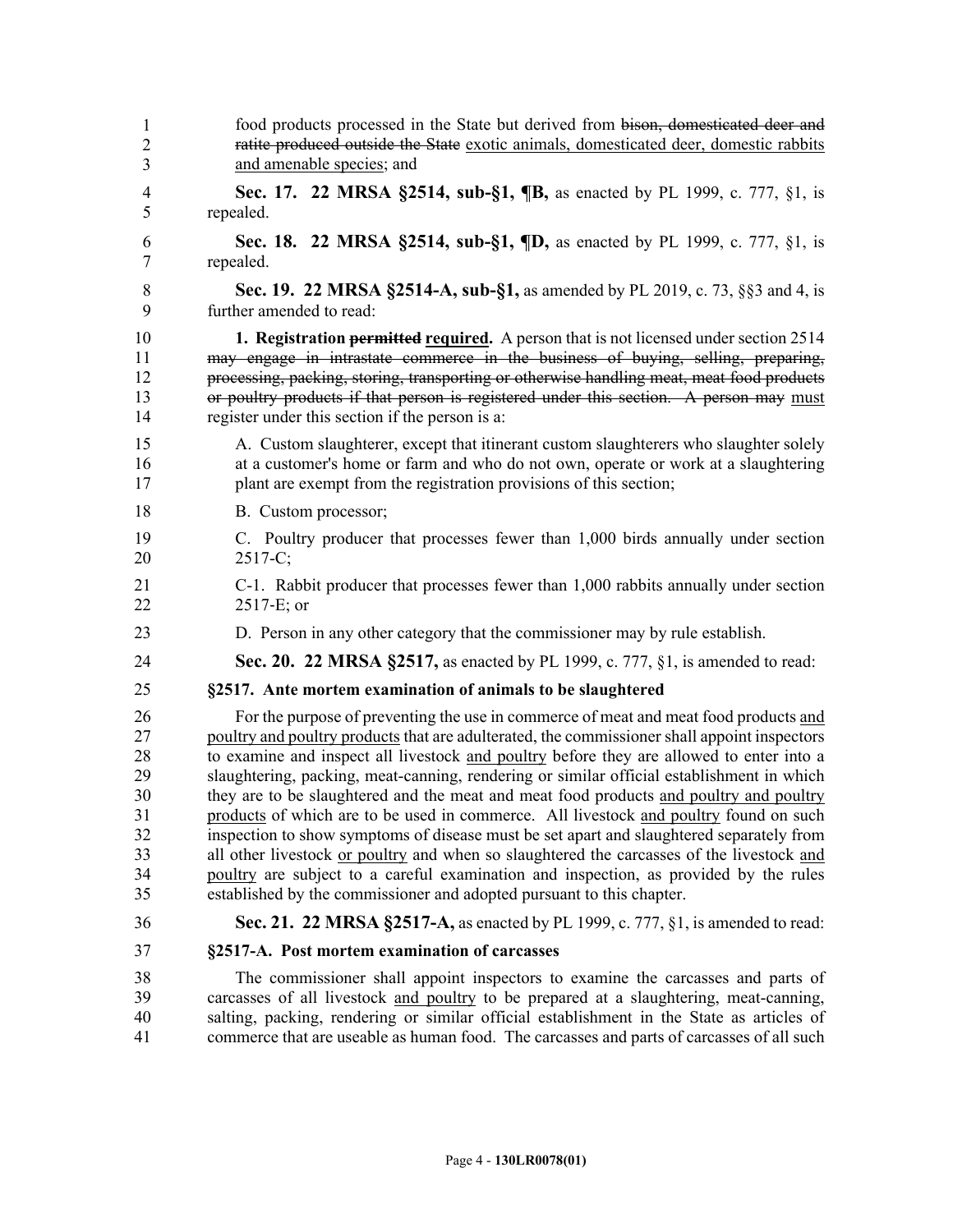animals found to be not adulterated must be marked, stamped, tagged or labeled as 43 "Inspected and Passed" and the inspectors shall label, mark, stamp or tag as "Inspected and Condemned" all carcasses and parts of carcasses of animals found to be adulterated. All 45 carcasses and parts thus inspected and condemned must be destroyed for food purposes by 46 the official establishment in the presence of an inspector. The commissioner may remove 47 inspectors from any such official establishment that fails to so destroy any condemned carcass or part of a carcass. The inspectors, after the first inspection, shall, when they 49 consider it necessary, reinspect the carcasses or parts of carcasses to determine whether, since the first inspection, the same have become adulterated and, if any carcass or any part 51 of the carcass, upon examination and inspection subsequent to the first examination and inspection, is found to be adulterated, the carcass must be destroyed for food purposes by the official establishment in the presence of an inspector. The commissioner may remove inspectors from an official establishment that fails to so destroy any condemned carcass or part of a carcass. 1 2 3 4 5 6 7 8 9 10 11 12 13 14

- 15 **Sec. 22. 22 MRSA §2517-C, sub-§1, ¶G,** as repealed and replaced by PL 2015, 16 c. 329, Pt. A, §10, is amended to read:
- 

17 G. The poultry are sold in accordance with the restrictions in subsection 2; and

18 **Sec. 23. 22 MRSA §2517-C, sub-§1, ¶H,** as repealed and replaced by PL 2015, 19 c. 329, Pt. A, §10, is repealed.

20 **Sec. 24. 22 MRSA §2517-D, sub-§1,** as enacted by PL 2013, c. 252, §5, is amended 21 to read:

22 **1. Contract slaughtering.** A commercial slaughterhouse or custom slaughterhouse 23 licensed under section 2514 or a custom slaughterhouse registered under section 2514-A, 24 but not engaging in the custom slaughter of poultry, may enter into a contract with a poultry 25 producer who otherwise meets the requirements of the exemption for poultry producers 26 that slaughter or process 20,000 or fewer poultry under the federal Poultry Products 27 Inspection Act, 21 United States Code, Section 464(c)(3) to rent that slaughterhouse to the 28 poultry producer for the slaughter and processing of the poultry producer's poultry.

29 Poultry slaughtered and processed under the rental contract must be slaughtered and 30 processed by the poultry producer.

31 A poultry producer that otherwise meets the requirements of the 20,000 or fewer poultry 32 exemption, and having the intent to rent a slaughterhouse that is currently used by another 33 poultry producer that meets the requirements of the exemption, must obtain approval from 34 the administrator of the commissioner in accordance with the requirements of the federal 35 Food Safety and Inspection Service within the United States Department of Agriculture 36 prior to rental of the slaughterhouse Administrator.

- 37 **Sec. 25. 22 MRSA §2519,** as enacted by PL 1999, c. 777, §1, is amended to read:
- 38 **§2519. Stop sale or use order**

39 The inspector may issue a stop sale or use order for any violation of this chapter or of 40 the rules adopted pursuant to this chapter. A person receiving a stop sale or use order shall 41 immediately remove the meat, meat food product or poultry or poultry product from sale 42 or shall immediately cease to use any equipment or area as directed by the order until the 43 order is lifted. The inspector may lift a stop sale or use order once the inspector has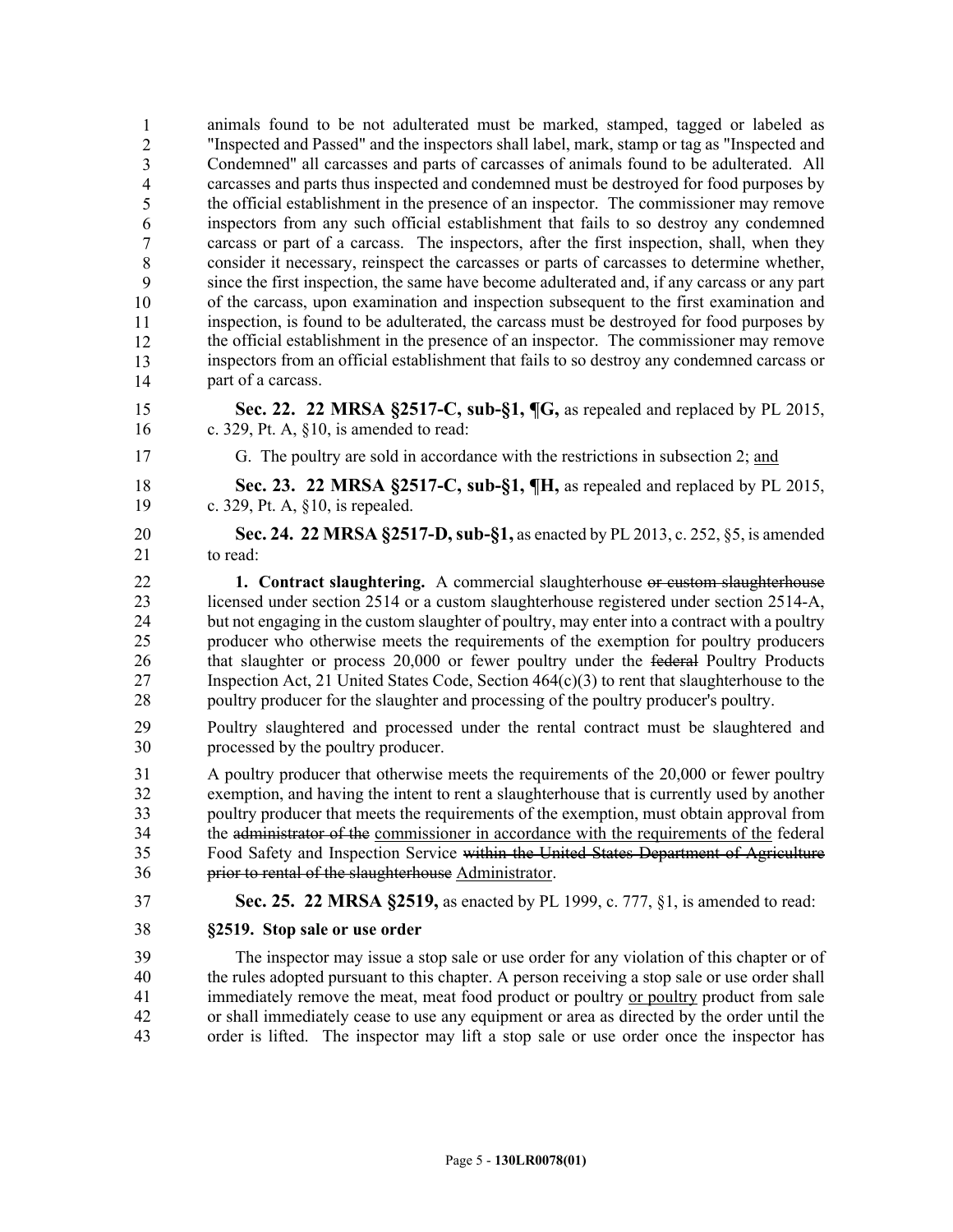44 determined that the violation has been corrected. A person receiving a stop sale or use order may appeal the order to the commissioner within 5 days of receiving the order. 1 2

3 **Sec. 26. 22 MRSA §2521-B,** as enacted by PL 1999, c. 777, §1, is amended to read:

4 **§2521-B. Inspection for use of humane slaughtering methods**

5 For the purpose of preventing the inhumane slaughtering of livestock, the 6 commissioner shall appoint inspectors to examine and inspect the method by which 7 livestock are slaughtered and handled in connection with slaughter in the registered, 8 licensed or official slaughtering establishments inspected under this chapter. The 9 commissioner may refuse to license or provide inspection to a new slaughtering 10 establishment or may cause inspection to be temporarily suspended at an official register a 11 slaughtering establishment if the commissioner finds that livestock have been slaughtered 12 or handled in connection with slaughter at such the establishment by a method not in 13 accordance with the Humane Methods of Slaughter Act of 1978, 7 United States Code, 14 Sections 1901 to 1906 or not as stated in this section and sections 2521, 2521-A and 2521-C 15 until the establishment furnishes assurances satisfactory to the commissioner that all 16 slaughtering and handling in connection with slaughter of livestock are in accordance with 17 such a method.

- 18 **Sec. 27. 22 MRSA §2523, sub-§1, ¶A,** as enacted by PL 1999, c. 777, §1, is 19 amended to read:
- 20 A. Slaughter any livestock or poultry or prepare products that are useable as human 21 food at a registered, licensed or official establishment preparing the products solely for 22 intrastate commerce, except in compliance with the requirements of this chapter and 23 the rules adopted pursuant to this chapter;
- 24 **Sec. 28. 22 MRSA §2523, sub-§3,** as enacted by PL 1999, c. 777, §1, is amended 25 to read:

26 **3. Plainly identified Carcasses of horses, mules or other equines or parts of these**  27 **carcasses.** In intrastate commerce, a person may not sell, transport, offer for sale or 28 transportation or receive for transportation any earcasses carcasses of horses, mules or other 29 equines or parts of these carcasses, or the meat or meat food products of these carcasses, 30 unless they are plainly and conspicuously marked or labeled or otherwise identified as 31 required by rules established by the commissioner to show the kinds of animals from which 32 they were derived.

- 33 **Sec. 29. 22 MRSA §2524-A,** as enacted by PL 1999, c. 777, §1, is amended to read:
- 34 **§2524-A. Action upon violation**

35 After discovery of a violation of this chapter or the rules adopted under this chapter, 36 the commissioner may take any additional action against the registered, licensed or official 37 establishment that the commissioner determines appropriate, including instituting a 38 proceeding under section 2514, subsection 6 and causing a civil or criminal proceeding to 39 be brought against the registered, licensed or official establishment.

## 40 **SUMMARY**

41 This bill makes technical changes to the laws governing preparation of livestock and 42 poultry products for human consumption. It defines "amenable species" as a species of